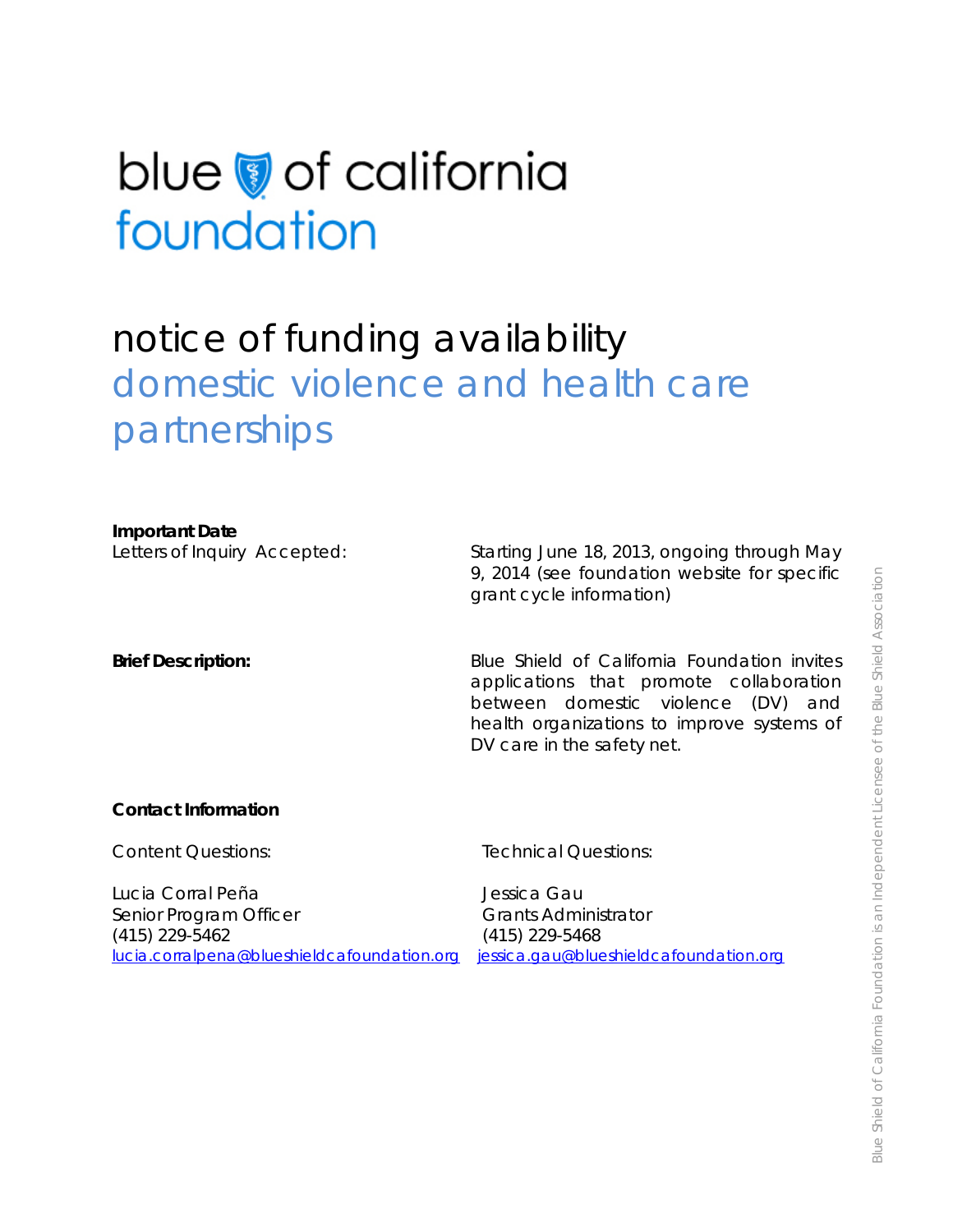# **1. Introduction**

**Blue Shield of California Foundation's mission:** Improve the lives of all Californians, particularly the underserved, by making health care accessible, effective, and affordable, and by ending domestic violence.

Blue Shield of California Foundation (BSCF) is the state's largest private foundation working to end domestic violence (DV). Our Blue Shield Against Violence (BSAV) program prioritizes greater access to DV services and improving systems of DV care within California's safety net.

System-level improvements will require DV to be treated as an integrated component of the healthcare safety net, instead of as an isolated, stand-alone issue. For BSCF, this means working with stakeholders at the intersections of DV and health to develop crosssector solutions for effectively addressing and preventing domestic violence.

BSCF invites grant proposals that promote collaboration between domestic violence and health organizations. This funding opportunity is for efforts that clearly demonstrate how these collaborations can improve systems of DV care and create new access points within the safety net. This first Notice of Funding Availability is intended to provide seed funding for new, innovative ideas and promising solutions to help achieve our vision of a violence-free society and a stronger, more integrated safety net.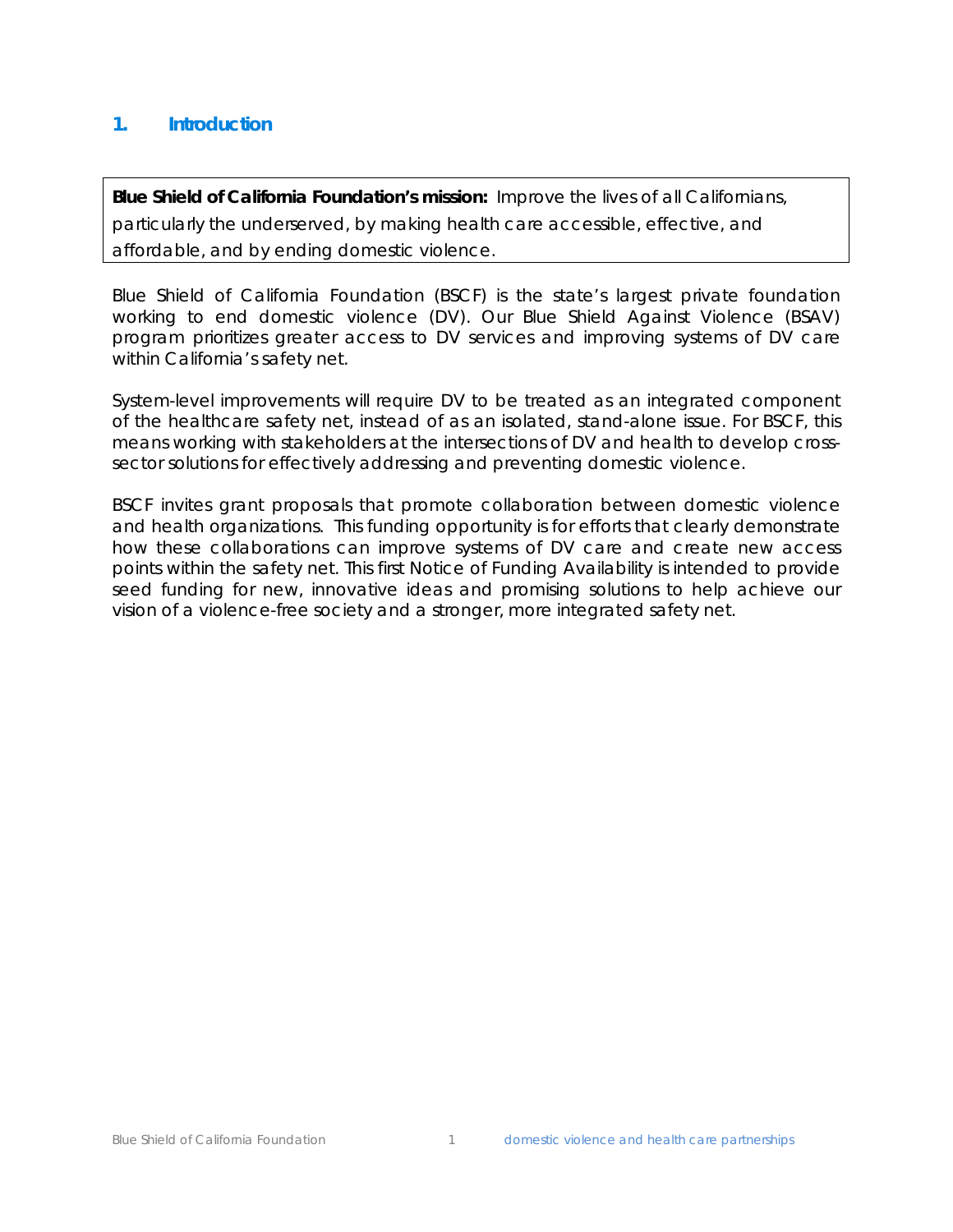# **2. Program Overview and Objectives**

# **Program Overview**

The intersection of DV and healthcare is dynamic, and continually evolving. Today, implementation of the Patient Protection and Affordable Care Act (ACA) expands women's preventive healthcare services to include DV screening and counseling, without cost-sharing under new health plans. This policy change creates opportunities and incentives for both DV and health providers to think creatively about new, strategic partnerships.

Practitioners, providers, and the entire healthcare system can play a key role in the early detection of domestic violence, and can have a significant impact on harmreduction and the prevention of future abuse across a patient's lifespan. Moreover, exposure to violence can lead to costly, chronic conditions, increased utilization of emergency and inpatient services, and poor mental health. The ACA presents a tremendous opportunity for California domestic violence agencies and healthcare organizations to collaborate on organizational and system-wide innovations in DV service delivery.

However, while there is great potential, it is still unclear how such collaborations are best structured and supported (La Piana Consulting, June 2013, ["Intersections: Domestic](http://www.blueshieldcafoundation.org/sites/default/files/publications/downloadable/Intersections%20-%20Domestic%20Violence%20and%20Allied%20Organizations%20Partnering%20for%20Health.pdf)  [Violence and Allied Organizations Partnering for Health"\).](http://www.blueshieldcafoundation.org/sites/default/files/publications/downloadable/Intersections%20-%20Domestic%20Violence%20and%20Allied%20Organizations%20Partnering%20for%20Health.pdf) For healthcare providers, there are challenges that come with undertaking domestic violence work including: lack of training; confidentiality issues; competing priorities; discomfort with the issue; time constraints; and staff shortages and turnover. Reciprocally, DV service providers don't always know how to successfully navigate the specific culture and language of healthcare settings or may not have had the resources to partner effectively with health care providers. This funding will support innovations that address these barriers and develop collaborative solutions.

# **Objectives of this Work**

BSCF's BSAV program seeks to build a broader, more comprehensive system of DV care in California by encouraging collaboration and integration between domestic violence and the health care safety net. This new funding area will support existing and new projects that represent the most promising practices to:

- Foster innovations in service delivery by connecting DV and health organizations;
- Cultivate leadership by building new resources for DV and health practitioners, including trainings;
- Promote policies and practices that support systematic DV screening in healthcare settings and other practices that promote early detection and prevention of DV/intimate partner violence; and
- Build the capacity of California DV services providers to connect clients to the healthcare system.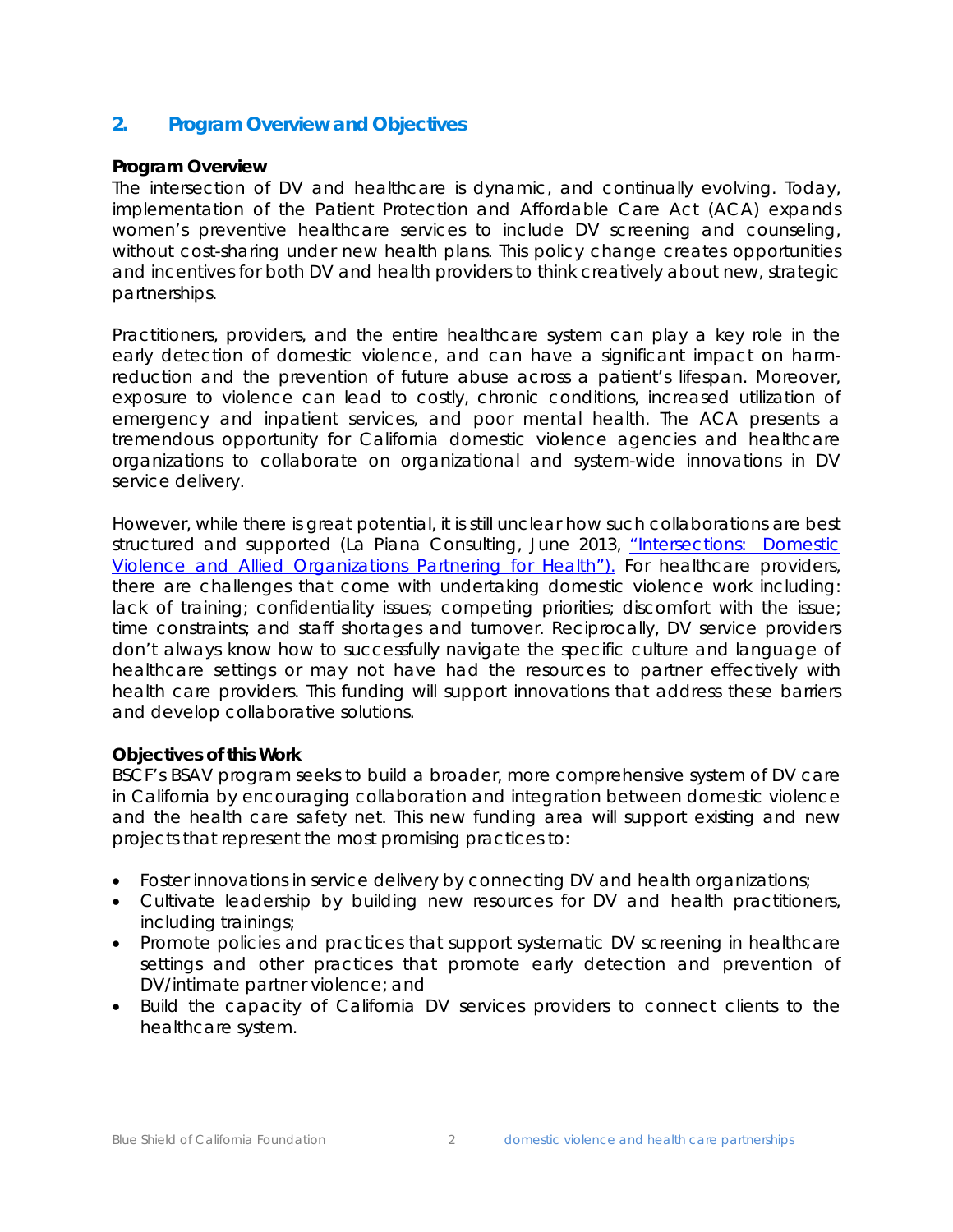Selected grantees will have access to technical assistance to support new partnerships and collaboration, as well as tools to enable DV and health services integration. See below for more information.

#### **Learning Network and Technical Assistance**

Grants will be supported by a training and technical assistance component, as well as through a learning community. BSCF is currently partnering with Futures Without Violence and other experts to advance this work as quickly as possible and will disseminate learning across the health and DV fields.

- Technical Assistance: grantees will be provided with technical assistance to support the success of their projects. Technical assistance includes group trainings (in-person and webinars), peer exchange, one-on-one support, and other resources determined to be essential along the way. In this learning effort, technical assistance will be provided to help sustain grantees' new and improved capacities as they are developed through this funding.
- Learning Network: A network of grantee partners and advisors will support peerlearning and help to ensure that effective practices and lessons are captured and broadly shared across California's domestic violence and healthcare fields. The Learning Network will build knowledge around the intersections between DV and health and will support leadership within and across both fields. Grantees should anticipate participating in quarterly activity, at minimum, and budget for travel and time to participate.

More information about technical assistance and the Learning Network will be provided to selected grantees.

# **Values**

The following values will guide the Foundation's efforts in this area:

- Success depends upon the cooperation and collaboration between healthcare and domestic violence experts. All partners bring unique and important experience and perspectives.
- Projects should demonstrate culturally appropriate practices, as well as input and/or leadership from communities of color, immigrants, lesbian/gay/bisexual and transgender, rural populations, and other underserved communities.
- All programs will promote the safety, autonomy, and confidentiality of victims of domestic violence.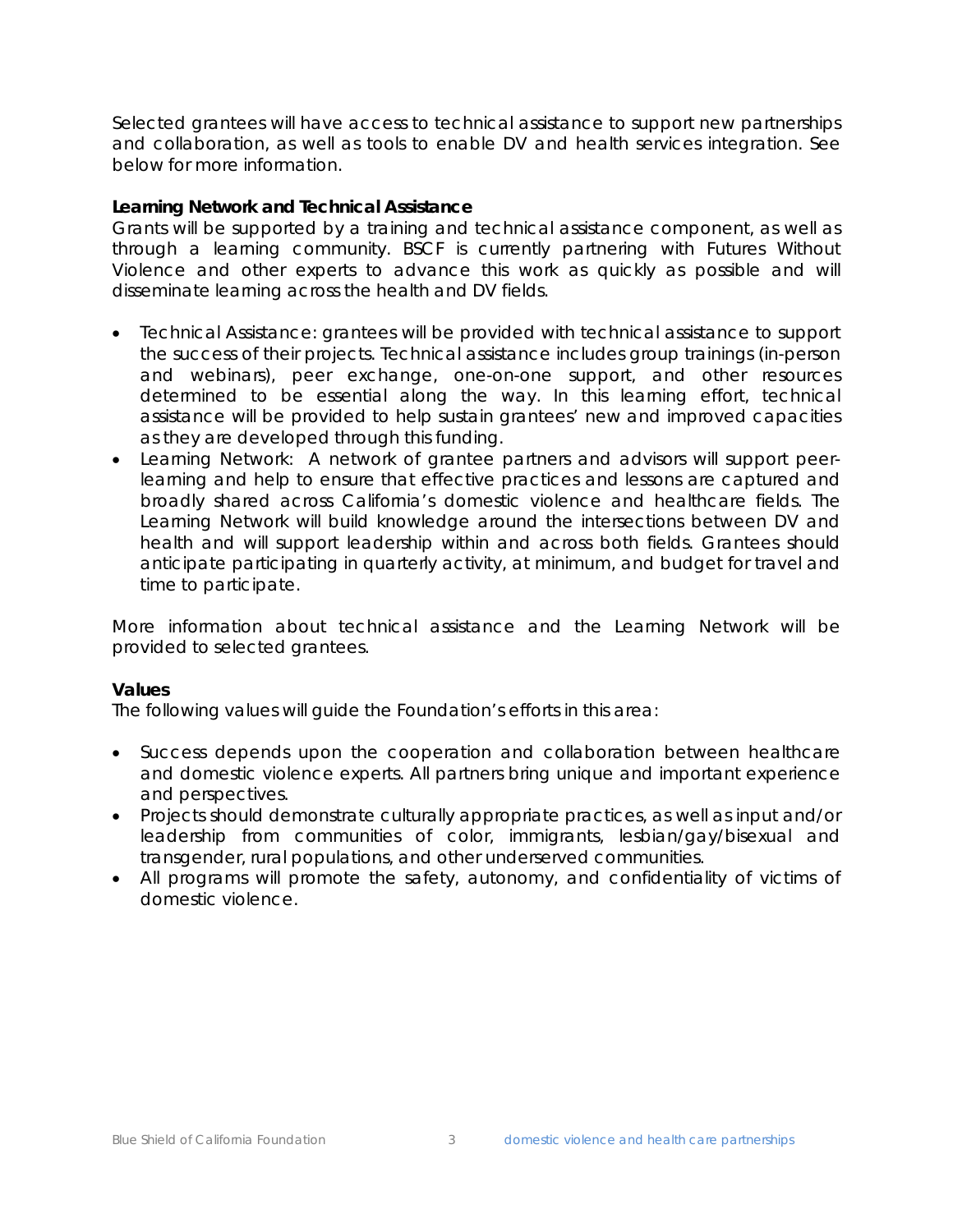# **3. Grant Information and Criteria**

# **Grant Information**

This is a competitive grant application process. The Foundation is open to different types of projects and collaborations and different types of funding requests. All Letters of Inquiry must meet the basic eligibility guidelines as outlined on the Foundation website, as well as the following criteria for DV and health care partnerships. Selected Letters of Inquiry will be invited to submit a full proposal following the foundation's grant cycle dates.

# **Criteria**

- A current BSAV [grantee](http://blueshieldcafoundation.org/grants/grantees) (DV service provider) must be engaged as either project lead or formal project partner. We are open to models that include either a domestic violence or health organization as lead partner but the DV partner must have a formalized relationship (as evidenced by a financial agreement and/or MOU).
- Evidence of ability to collaborate.
- Commitment to learning and capacity and willingness to engage in learning network and evaluation activities.
- Demonstrated track record meeting the needs of culturally diverse and low-income Californians.
- Applicants will need to define a specific need, problem and/or opportunity they will address. We do not expect applicants to have fully developed ideas at the letter of inquiry stage, but the challenge or opportunity should be clearly stated along with initial thinking about ways to address it, and some rationale about the team's capability to generate solutions.

Other variables the Foundation will consider in selecting projects to fund:

- Collaborations between DV service providers and community health centers or Tribal Health Clinics are a priority; however, other collaborations will be considered. For example: collaborations that include school-based health centers, safety net emergency departments, hospitals, and county clinics.
- Existing partnerships will be prioritized, but new partnerships will be considered and are welcome to apply.
- Applicants should demonstrate evidence of practices and policies that prioritize family violence prevention and services, and an understanding of its impact on health.

# **Measuring success**

With this funding, we seek to strengthen the capacity of healthcare and DV organizations to undertake needed transformation in the way that they practice. To that end, a successful DV and health partnership will result in one or more of the following outcomes:

• Sustained changes in clinical practice, including integrated assessment and response to violence.